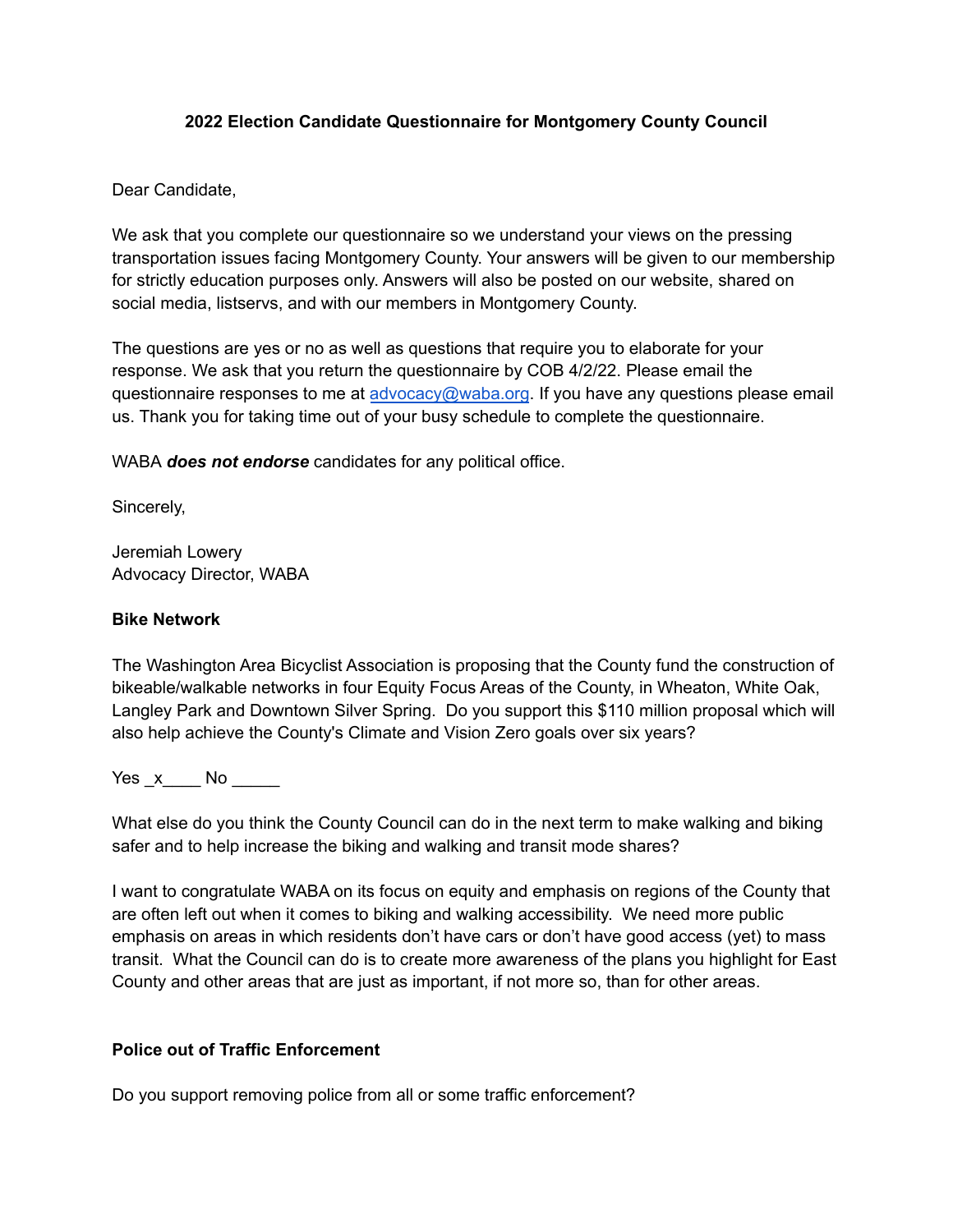$Yes \_\_x \_\_ No \_\_$ 

How will you balance the need for traffic enforcement and equity while in office?

There are some areas in which police can be removed from traffic enforcement, such as enforcing speed limits. However, there are trade-offs. If the Vision Zero goal is to make roads safer for bikers, pedestrians and drivers, there would need to be a massive upgrade in the traffic camera system, with more cameras needed and perhaps the need to record the images the camera views, which they now don't do. We certainly should not prohibit police officers from enforcing traffic-safety regulations, such as driving while intoxicated or consistent unsafe driving, if they should see such activity in the course of their patrols. The problem I think you are addressing is pretextual stops. Unless an officer has a demonstrable reason for stopping a driver, a stop should not occur. We know many more drivers of color are stopped than are White drivers, but the reasons for that are unclear. For example, an officer stopping a car does so from behind the car being stopped, so the officer may not be able to determine any characteristics about the driver until approaching the driver. We need more study to determine the causes and to recommend remedies.

### **Trails - repaving**

Do you support fully funding the budget request of the Parks Department to include monies for repaving the Sligo, Rock Creek and Capital Crescent Trails?

Yes x No  $\overline{\phantom{a}}$ 

#### **Tunnel**

Do you support funding the \$55m project for this important regional trail connection through downtown Bethesda?

Yes x No  $\blacksquare$ 

Do you support funding that will complete construction of the project within the current FY 23-28 CIP period or sooner/later?

 $Yes \_\ x$  No  $\_\_\_\_\$ 

**270 widening**